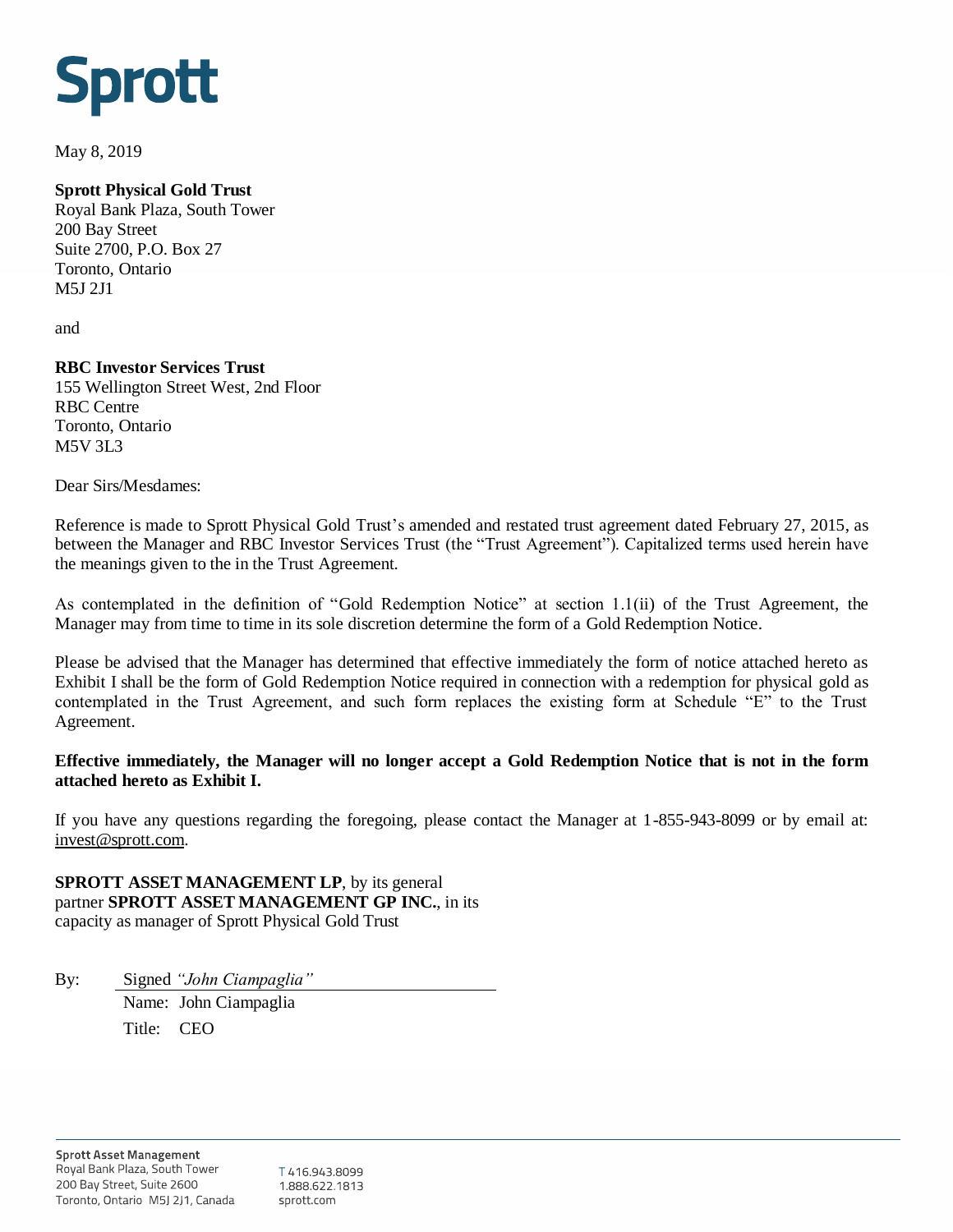# **Exhibit I (see attached)**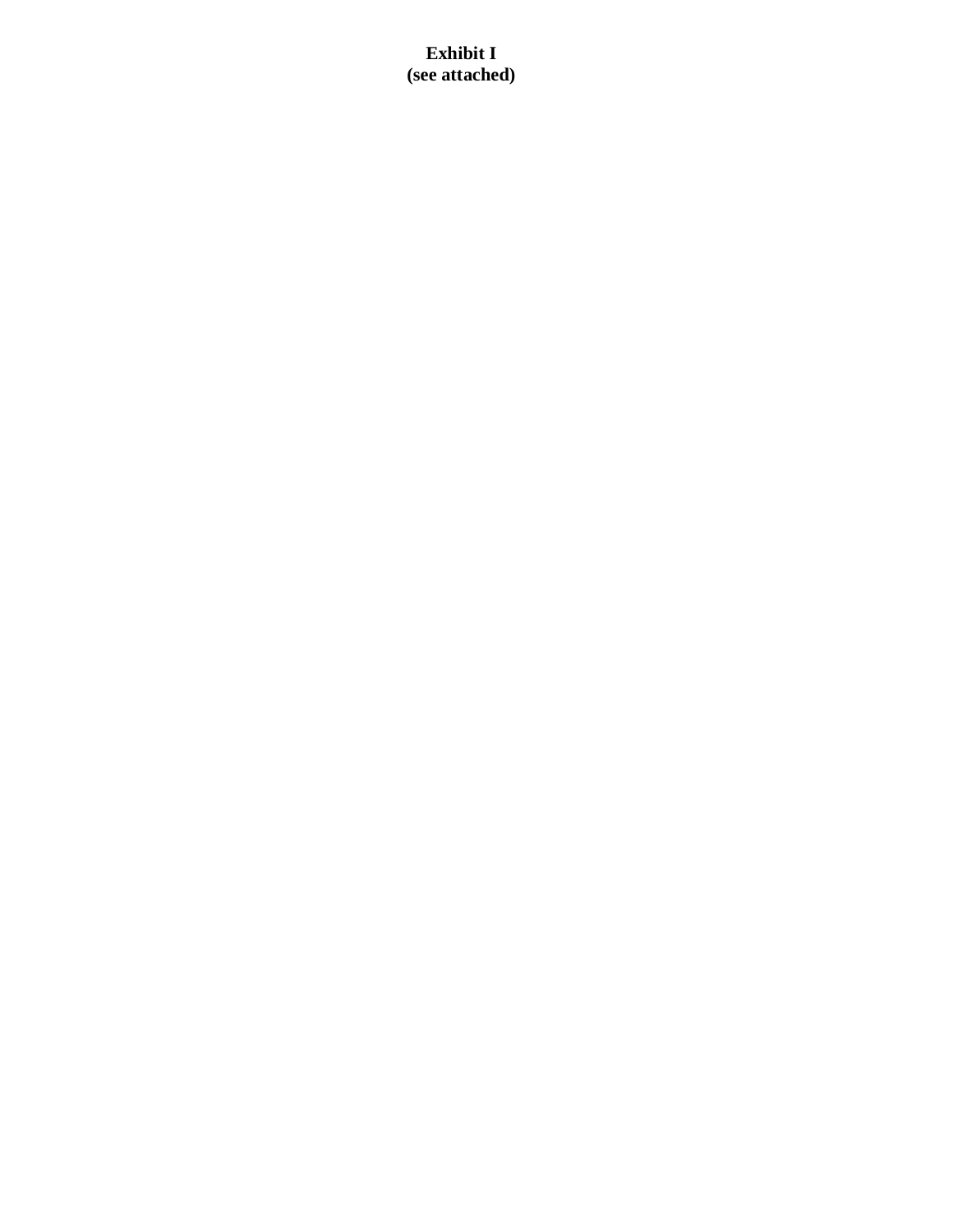## **FORM OF GOLD REDEMPTION NOTICE**

| DATE:          |                                                                                                                                       |  |
|----------------|---------------------------------------------------------------------------------------------------------------------------------------|--|
| TO:            | TSX Trust Company (the " <b>Transfer Agent</b> "), as the registrar and transfer agent of Sprott Physical<br>Gold Trust (the "Trust") |  |
|                | CUSIP number<br><u> 1980 - Jan Barnett, mars et al. (</u>                                                                             |  |
|                | Attention:                                                                                                                            |  |
|                | Fax No:                                                                                                                               |  |
| <b>AND TO:</b> | Sprott Asset Management LP (the "Manager"), as the manager of the Trust                                                               |  |
| RE:            | Gold Redemption Notice under Section 6.1 of the Trust Agreement of the Trust                                                          |  |

The undersigned (the "**Unitholder**"), the holder of units of the Trust (the "**Units**") designated above by its Toronto Stock Exchange or New York Stock Exchange Arca ticker symbol and CUSIP number, requests the redemption for physical gold bullion of the aforementioned Units in accordance with, and subject to the terms and conditions set forth in, an amended and restated trust agreement of the Trust dated as of February 27, 2015, as the same may be further amended, restated or supplemented from time to time, and directs the Transfer Agent to cancel such Units on \_\_\_\_\_\_\_\_\_\_\_\_\_\_\_. The Unitholder represents and warrants that it is not (i) an undertaking for collective investment in transferable securities (UCITS) or (ii) prohibited by its investment policies, guidelines or restrictions from receiving physical gold bullion. All physical gold bullion shall be delivered to the following address by armoured transportation service carrier, which the undersigned hereby authorizes the Manager or its agent to retain on the undersigned's behalf.

Delivery Instructions: Please see attached for detailed delivery instructions.

Signature of Unitholder Signature Guarantee

Print Name

Print Address

**NOTE:** The name and address of the Unitholder set forth in this Gold Redemption Notice must correspond with the name and address as recorded on the register of the Trust maintained by the Transfer Agent. The signature of the person executing this Gold Redemption Notice must be guaranteed by a Canadian chartered bank, or by a medallion signature guarantee from a member of a recognized Signature Medallion Guarantee Program.